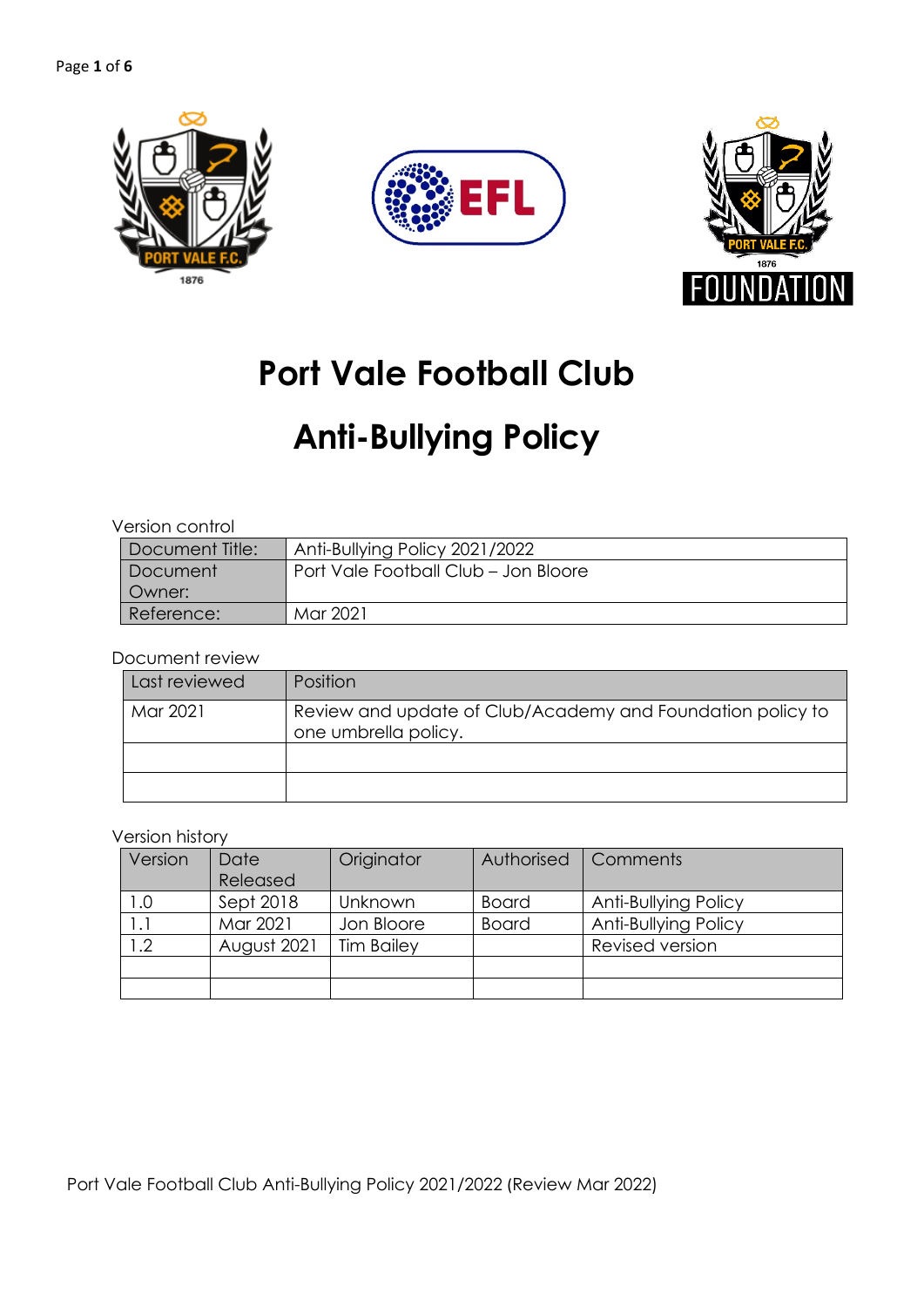## **1. The purpose and Scope of this Policy statement**

Port Vale Football Club is committed to providing a caring, friendly and safe environment for all staff, players, parents, carers and anyone participating in activities run or associated with the club. This is so everyone can work, learn and participate in a relaxed and secure environment. Bullying of any kind, by anyone, is unacceptable in our Club.

If bullying does occur, all staff, players, parents, carers and participants should feel able to tell someone, and know that incidents will be dealt with promptly and effectively.

This Policy is for use across the club and is to be observed by all staff, supporters and anyone participating in activities run or associated by the club. The Policy exists to ensure that best practice is promoted and adhered to.

Activities undertaken at the following locations/departments are under the remit of this policy which include:

- Port Vale Football club and the Vale Park Stadium
- Port Vale Foundation Trust
- Port Vale First Team
- Port Vale Academy and youth development
- Port Vale ladies Football team
- Port Vale Retail Store.

## **What is bullying?**

Bullying is behaviour that is intended to hurt someone and is:

- Repeated
- Can either be physical or emotional.
- Often aimed at certain groups, for example because of race, religion, gender or sexual orientation or social standing.

## **Forms of 'bullying'**

*Emotional* - being unfriendly, excluding, and tormenting (threats and gestures).

*Physical* - pushing, kicking, hitting, punching, or any use of physical violence.

*Racist* – racist language, taunts, graffiti, or gestures.

*Sexual* - unwanted physical contact or sexually abusive comments. *Homophobic* - because of, or focussing on, the issue of sexuality.

Port Vale Football Club Anti-Bullying Policy 2021/2022 (Review Mar 2022)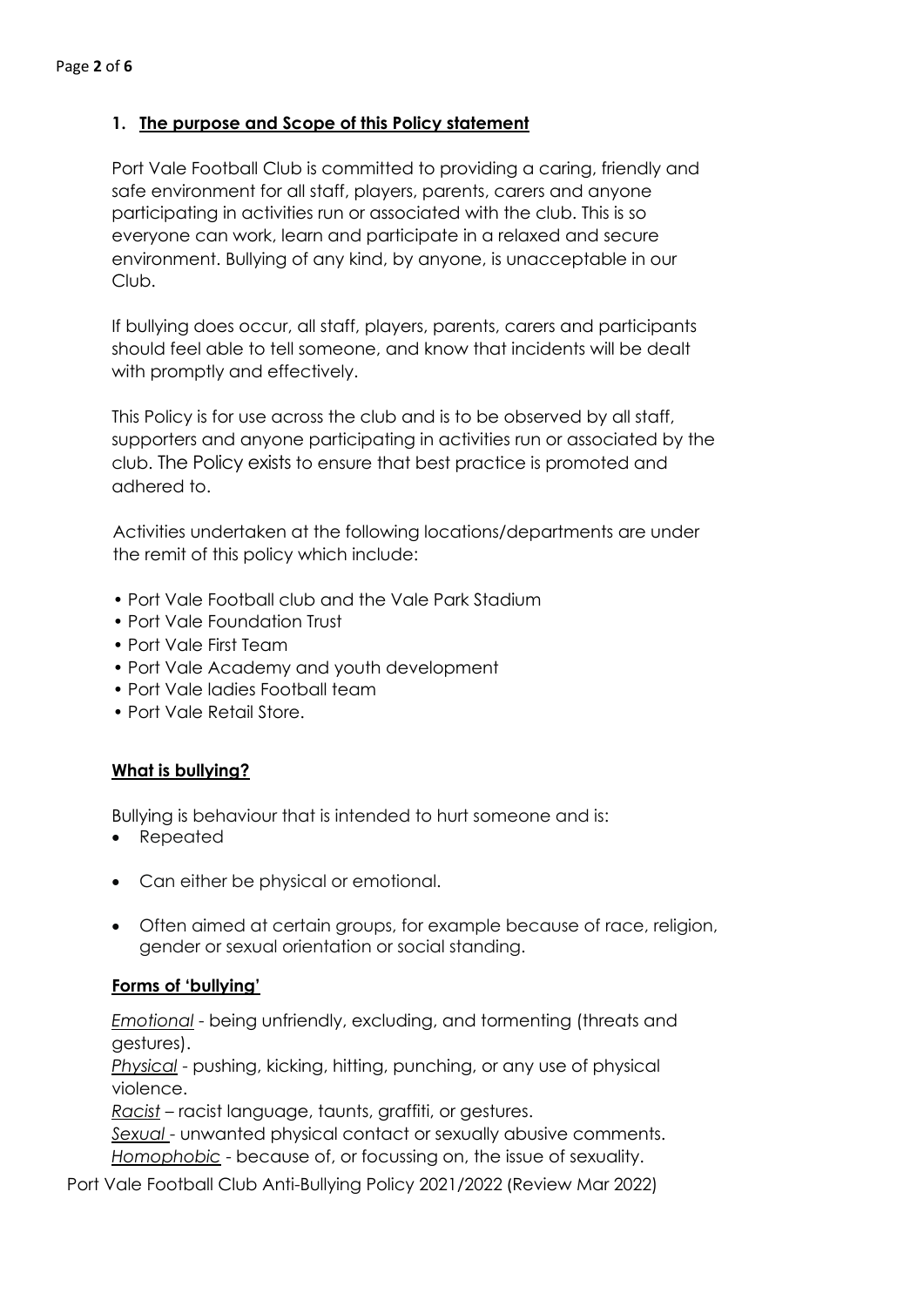*Verbal* - name calling, sarcasm, spreading rumours, teasing. *Cyberbullying* - This is when a person uses technology i.e. mobile phones or the internet (social networking sites, chat rooms, instant messenger, tweets), to deliberately upset someone. Bullies can often feel anonymous and 'distanced' from the incident when it takes place online and 'bystanders' can easily become bullies themselves by forwarding the information on. There is a growing trend for bullying to occur online or via texts – bullies no longer rely on being physically near to the person they want to bully.

*Bullying because of discrimination -* Bullying because of discrimination occurs when bullying is motivated by a prejudice against certain people or groups of people. This may be because of their gender, age, race, nationality, ethnic origin, religion or belief, sexual orientation, gender reassignment, disability, ability or social standing.

Discrimination is often driven by a lack of understanding which only serves to strengthen stereotypes and can potentially lead to individuals feeling excluded, isolated or undervalued.

## *Discriminatory language and/or behaviour will not be tolerated by Port Vale Football Club.*

## **Why is it important to respond to bullying?**

- Bullying hurts. No one deserves to be a victim of bullying.
- Everybody has the right to be treated with RESPECT.
- Individuals who Bully need to learn different ways of behaving.
- Port Vale Football Club has a responsibility to respond promptly and effectively to any issues of bullying.

## **Objectives:**

All staff, players, parents, carers and participants should understand what bullying is.

All staff, players, parents, carers and participants should know what Port Vale Football Clubs policy is on bullying and follow it when bullying is reported.

As a Football Club we take bullying seriously. All staff, players, parents, carers and participants should be assured that they will be supported when bullying is reported.

All staff, players, parents, carers and participants should have an understanding of the signs and indicators of Bullying.

## **Signs & indicators:**

A child or young person may indicate by signs or behaviour that he or she is being bullied. We ask all staff, Parents, Carers and Participants to be

Port Vale Football Club Anti-Bullying Policy 2021/2022 (Review Mar 2022)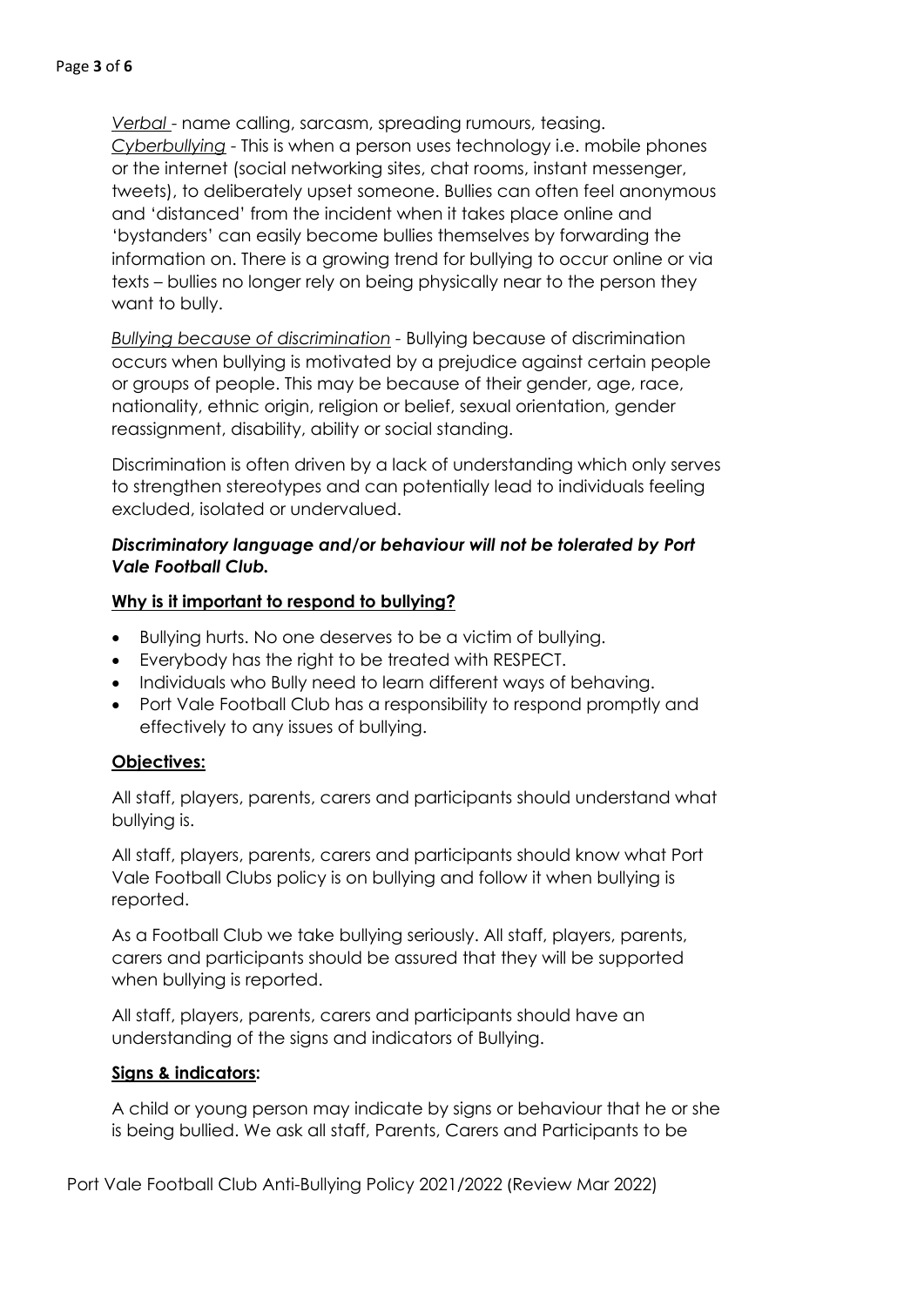#### Page **4** of **6**

aware of these possible signs and investigate further if a child or young person:

- Says that they are being bullied.
- Is unwilling to attend sessions.
- Becomes withdrawn, anxious or lacking in confidence.
- Feels ill before sessions.
- Comes home with clothes or equipment regularly torn or damaged.
- Has possessions that 'go missing'.
- Asks for money or steals (to pay the bully).
- Has unexplained cuts or bruises.
- Gives improbable excuses for any of the above and appears frightened

#### **Or, in more extreme cases, if a child:**

- Can develop a stammer.
- Cries themselves to sleep or has nightmares.
- Becomes aggressive, disruptive or unreasonable.
- Displays bullying tendencies towards other children or siblings.
- Stops eating or loses their appetite.
- Attempts or threatens suicide or runs away.

Of course, many of these signs and behaviours may indicate other problems, but bullying should be a consideration and investigated.

#### **What do you do if Bullying is suspected or reported?**

- Report all incidents to the Club Safeguarding Officer or available member of staff.
- All cases of bullying will be recorded as a safeguarding concern on TOPICS.
- Parents, carers or any persons with parental responsibility should be informed and will be asked to meet to discuss the problem.
- If necessary and appropriate Staffordshire Police will be consulted.
- Any bullying behaviour or suspected bullying behaviour must be investigated and the bullying stopped immediately.
- An attempt will be made to help the bully/bullies recognise and change their behaviour.
- If mediation fails and the bullying continues the club will initiate a formal investigation and possible disciplinary action, which will follow the process below:
	- o An informal warning (verbal)
	- o A formal warning (written)
	- o Suspension for a determined length of time
	- o Release from the Club or activity.
- In some cases, parents, carers or any persons with parental responsibility of the suspected perpetrator of bullying or the victim of the bullying will be asked to attend training sessions if appropriate. The club will monitor

Port Vale Football Club Anti-Bullying Policy 2021/2022 (Review Mar 2022)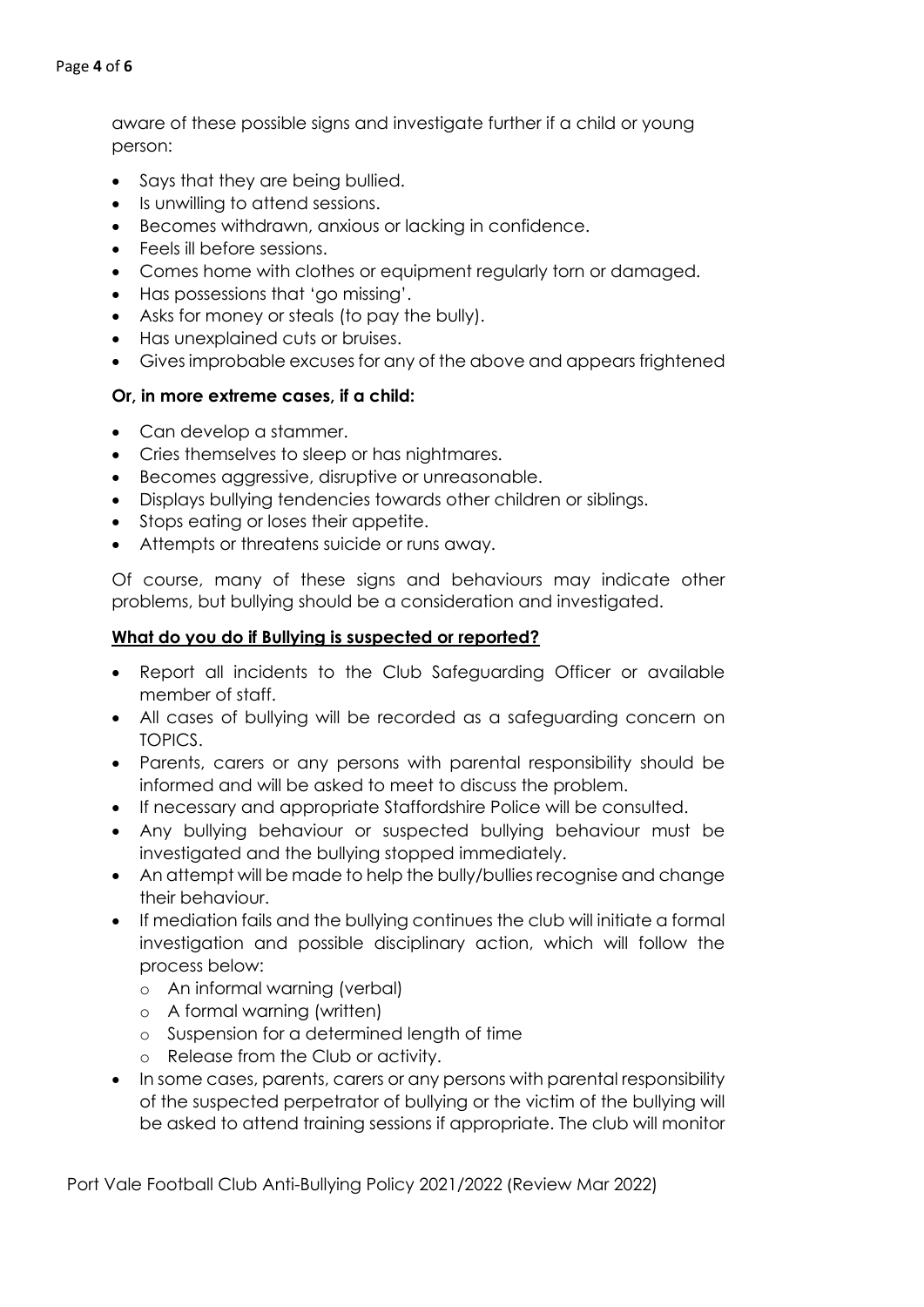the situation for an agreed period to ensure that the bullying has stopped.

- All staff involved with both the perpetrator and the victim should be made aware of the concerns and the outcomes of the process.
- Allegations of bullying by a staff member will be managed under the Managing Staff Allegations Policy and the Club Disciplinary procedures

## **Prevention**

- Port Vale Football Club have codes of conduct that staff players and parents are expected to adhere to.
- All persons will sign to accept applicable codes of conduct.
- Workshops will be completed with all persons regarding the Code of conduct Discipline and procedures.
- Keep the lines of communication open. Check in with players, parents and participants. Listen to them and understand their concerns.

#### **Useful Contacts:**

Port Vale Safeguarding Officer – Tim Bailey

Mob: 07966 935817 e: tim.bailey@port-vale.co.uk

NSPCC Helpline 0808 800 5000

Kidscape 0207 730 3300

Parent line Plus 0808 800 2222

Childline 0800 111 1111

Anti-Bullying Alliance | United against bullying (anti-bullyingalliance.org.uk)

www.stonewall.org.uk

www.bullying.co.uk

www.youngstonewall.org.uk

www.childline.org.uk

https://www.bullying.co.uk